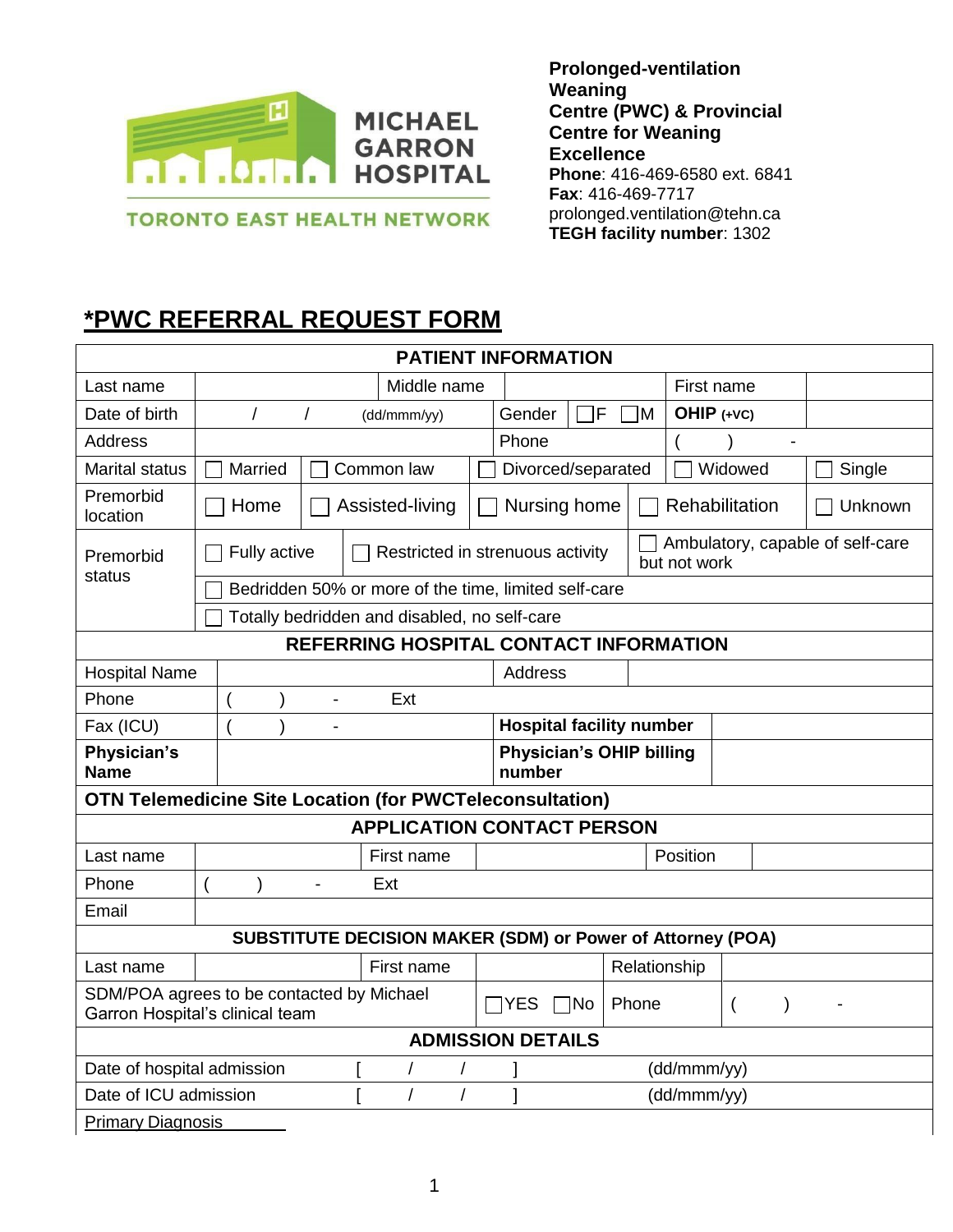**Secondary Diagnoses** 

| <b>CO-MORBIDITIES</b> |                                           |  |                                              |  |  |
|-----------------------|-------------------------------------------|--|----------------------------------------------|--|--|
|                       | Right ventricular failure (cor pulmonale) |  | Interstitial lung disease/pulmonary fibrosis |  |  |
|                       | Coronary artery disease                   |  | Prior lung resection                         |  |  |
|                       | Congestive heart failure                  |  | Pulmonary vascular disease                   |  |  |
|                       | Aortic stenosis                           |  | Respiratory neoplasm                         |  |  |
|                       | Atrial arrhythmias                        |  | Prior lung resection                         |  |  |
|                       | Peripheral vascular disease               |  | <b>COPD</b>                                  |  |  |
|                       | Hypertension                              |  | Dementia                                     |  |  |
|                       | Kyphoscoliosis/chest wall restriction     |  | $CVA: type \_$                               |  |  |
|                       | Liver disease                             |  | Moderate to severe renal disease             |  |  |
|                       | Other (please describe)                   |  |                                              |  |  |

| <b>REASONS FOR FAILURE TO WEAN/PROLONGED VENTILATOR DEPENDENCE</b>                                |                       |                                           |  |  |  |  |
|---------------------------------------------------------------------------------------------------|-----------------------|-------------------------------------------|--|--|--|--|
| Did the patient experience surgery or surgical complications that resulted in PMV?<br>Yes<br>No   |                       |                                           |  |  |  |  |
| If yes, please describe:                                                                          |                       |                                           |  |  |  |  |
|                                                                                                   |                       |                                           |  |  |  |  |
|                                                                                                   |                       |                                           |  |  |  |  |
| Please indicate which of the following have contributed to PMV:                                   |                       |                                           |  |  |  |  |
| <b>CPR</b><br>AMI/unstable angina                                                                 | <b>CHF</b>            | COPD exacerbation (no pneumonia)          |  |  |  |  |
| <b>VAP</b><br>Aspiration pneumonitis                                                              | <b>ARDS</b>           | COPD exacerbation (with pneumonia)        |  |  |  |  |
| <b>Status asthmaticus</b><br><b>PE</b>                                                            | Pneumothorax          | Community acquired pneumonia<br>(no COPD) |  |  |  |  |
| <b>CVA/ICH</b><br>Mucus plug/atelectasis                                                          | Kyphoscoliosis        | Obesity-hypoventilation syndrome          |  |  |  |  |
| Neurologic infection<br><b>NMD</b>                                                                | <b>Guillian Barre</b> | Sepsis                                    |  |  |  |  |
| <b>DKA</b><br>Head trauma<br>Chest trauma<br>Metabolic coma                                       |                       |                                           |  |  |  |  |
| Acute renal failure<br>Other<br>Malnutrition [                                                    |                       |                                           |  |  |  |  |
| Other reasons for Failure to Wean/Prolonged Ventilator Dependence ____                            |                       |                                           |  |  |  |  |
|                                                                                                   |                       |                                           |  |  |  |  |
|                                                                                                   |                       |                                           |  |  |  |  |
| <b>MECHANICAL VENTILATION and AIRWAY</b>                                                          |                       |                                           |  |  |  |  |
| Date of onset of mechanical ventilation:<br>(dd/mmm/yy)                                           |                       |                                           |  |  |  |  |
| Has the patient required mechanical ventilation prior to this admission?<br>Yes<br>Unknown<br>No. |                       |                                           |  |  |  |  |
| Date of tracheostomy insertion:<br>$\sqrt{ }$<br>(dd/mmm/yy)<br>$\mathbf{r}$<br>$\mathbf{1}$      |                       |                                           |  |  |  |  |
| <b>Size</b><br>Type of tracheostomy                                                               |                       |                                           |  |  |  |  |
| Any complications associated with the tracheostomy?                                               |                       |                                           |  |  |  |  |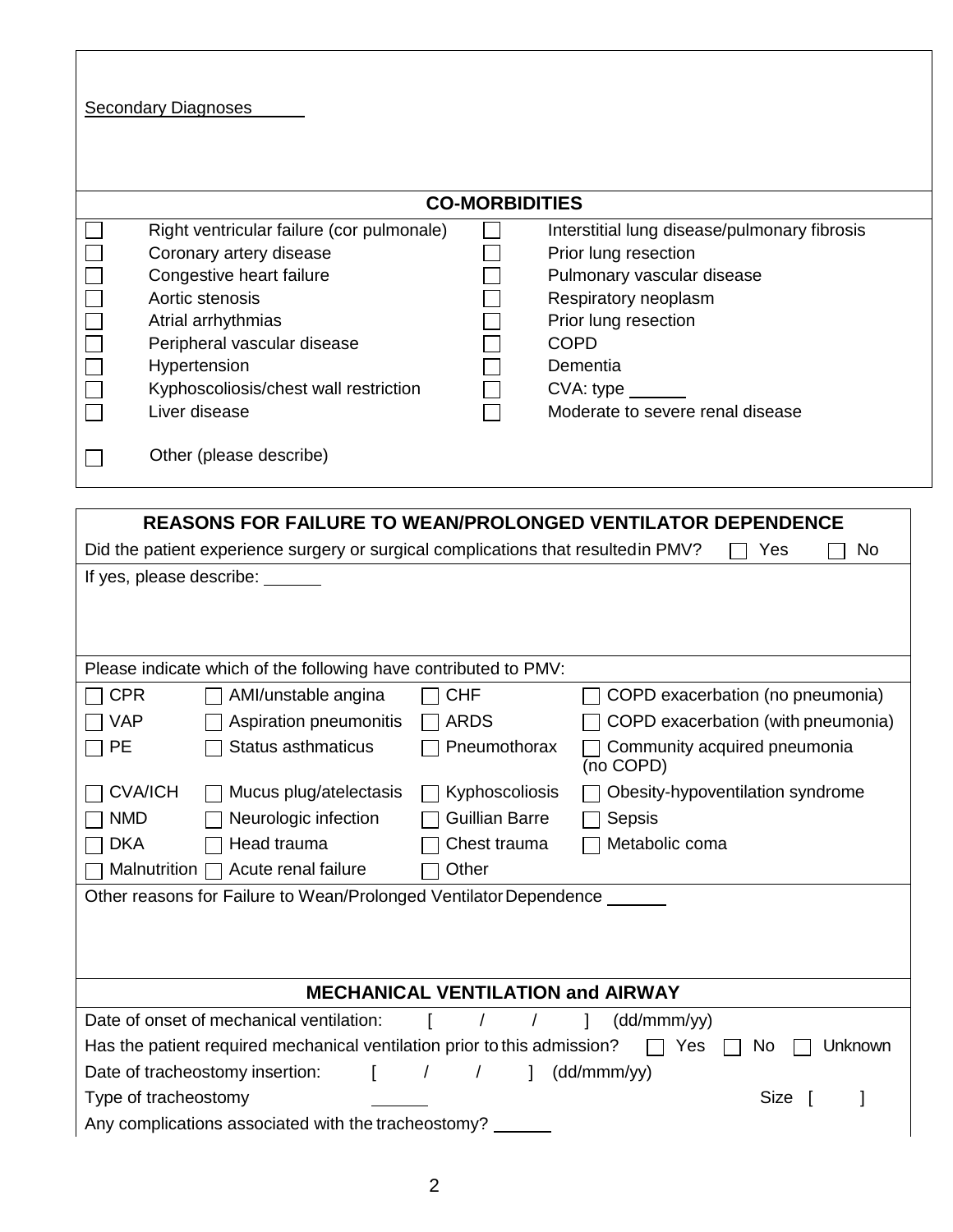| Has a swallowing study been done?                                                                                       | Yes                                | No<br>Date most recent<br>assessment: | $\prime$           |  |  |  |  |
|-------------------------------------------------------------------------------------------------------------------------|------------------------------------|---------------------------------------|--------------------|--|--|--|--|
| Type of assessment: ______                                                                                              |                                    |                                       |                    |  |  |  |  |
| Results:                                                                                                                |                                    |                                       |                    |  |  |  |  |
|                                                                                                                         | <b>CURRENT VENTILATOR SETTINGS</b> |                                       |                    |  |  |  |  |
| Ventilator mode                                                                                                         |                                    | Volume                                | Pressure           |  |  |  |  |
| Mandatory respiratory rate                                                                                              |                                    | Spontaneous respiratory rate          |                    |  |  |  |  |
| Set tidal volume                                                                                                        | 1 mL                               | Spontaneous tidal volume              | ] mL               |  |  |  |  |
| Set inspiratory pressure                                                                                                | ] cm $H_2O$                        | Minute ventilation                    | $l$ L/min          |  |  |  |  |
| Pressure support                                                                                                        | ] cm $H_2O$                        |                                       | ] cm $H_2O$        |  |  |  |  |
| <b>PEEP</b><br>Peak inspiratory pressure<br>] cm $H_2O$                                                                 |                                    | Mean inspiratory pressure             | ] cm $H_2O$        |  |  |  |  |
| FiO <sub>2</sub>                                                                                                        |                                    | PAV % (if applicable)                 | $\frac{1}{6}$      |  |  |  |  |
|                                                                                                                         |                                    | <b>MOST RECENT BLOOD GAS</b>          |                    |  |  |  |  |
| <b>ARTERIAL</b>                                                                                                         |                                    | <b>VENOUS</b>                         |                    |  |  |  |  |
| Date taken                                                                                                              |                                    | FiO <sub>2</sub>                      |                    |  |  |  |  |
| Recorded on:<br>Trache mask                                                                                             |                                    | CPAP/PSV                              | <b>AC/SIMV/PCV</b> |  |  |  |  |
| рH                                                                                                                      | PaCO <sub>2</sub>                  | ] mmHg<br>PaO <sub>2</sub>            | ]mmHg              |  |  |  |  |
| <b>WEANING HISTORY</b>                                                                                                  |                                    |                                       |                    |  |  |  |  |
| Number of failed extubations<br>[ ] Current weaning method:                                                             |                                    |                                       |                    |  |  |  |  |
| Has the patient tolerated a spontaneous breathing trial?<br><b>No</b><br>Yes                                            |                                    |                                       |                    |  |  |  |  |
| If yes, what was used? (tick all that apply<br>Trach mask $\Box$ PAV+<br>$PSV \square$<br><b>CPAP</b><br>$\perp$        |                                    |                                       |                    |  |  |  |  |
| How long was the longest TM/PAV trial?<br>Date of longest trial [<br>$\prime$                                           |                                    |                                       |                    |  |  |  |  |
| Factors identified as contributing to weaning failure                                                                   |                                    |                                       |                    |  |  |  |  |
| <b>Nutritional status</b><br>Muscle weakness/paralysis<br>Anxiety                                                       |                                    |                                       |                    |  |  |  |  |
| Advancing respiratory disease                                                                                           |                                    |                                       |                    |  |  |  |  |
| Other                                                                                                                   |                                    |                                       |                    |  |  |  |  |
|                                                                                                                         |                                    |                                       |                    |  |  |  |  |
| Smoking history                                                                                                         | Never smoked                       | smoker<br>active                      | unknown<br>former  |  |  |  |  |
| <b>AIRWAY STATUS</b>                                                                                                    |                                    |                                       |                    |  |  |  |  |
| Speaking valve $> 1$ hr<br>Cuff deflation:<br>Does not tolerate<br>Tolerates $> 1$ hr<br>No testing                     |                                    |                                       |                    |  |  |  |  |
| <b>MOST RECENT CLINICAL LABORATORY TEST VALUES</b>                                                                      |                                    |                                       |                    |  |  |  |  |
| WBC (x10^9/L)                                                                                                           | ] x10^9/L                          | Platelets (x10^9/L)                   | ] x10^9/L          |  |  |  |  |
| Hemoglobin (g/L)                                                                                                        | $\log/L$                           | Hematocrit (%)                        | 1%                 |  |  |  |  |
| Sodium (mmol/L)                                                                                                         | ] mmol/L                           | Potassium (mmol/L)                    | ] mmol/L           |  |  |  |  |
| Glucose (mmol/L)                                                                                                        | ] mmol/L                           | Albumin (g/L)                         | $]$ g/L            |  |  |  |  |
| Serum creatinine (umol/L)                                                                                               | ] umol/L                           | Urea (mmol/L)                         | ] mmol/L           |  |  |  |  |
| Total bilirubin (umol/L)<br>] umol/L<br><b>INR</b>                                                                      |                                    |                                       |                    |  |  |  |  |
| NOTE if other measurement units are used in your institution please identify above.<br><b>Cultures (Attach reports)</b> |                                    |                                       |                    |  |  |  |  |
|                                                                                                                         |                                    |                                       |                    |  |  |  |  |
| Urine<br>Sputum                                                                                                         | Stool                              | <b>Blood</b><br>Other(Specify)        |                    |  |  |  |  |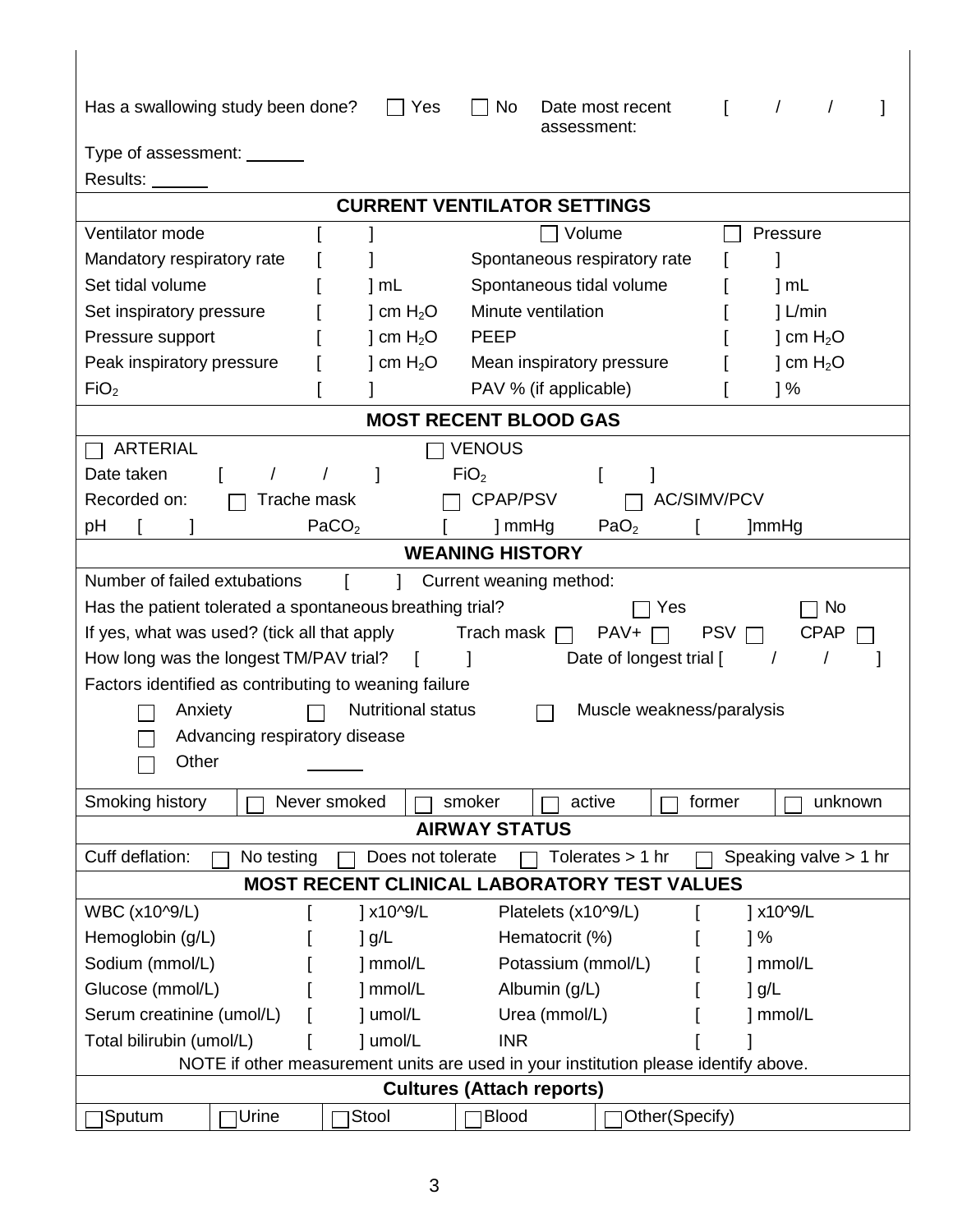| <b>ANTIBIOTIC RESISTANT ORGANISMS</b>                                                                                   |                                 |                                          |                           |        |                                                              |                          |    |
|-------------------------------------------------------------------------------------------------------------------------|---------------------------------|------------------------------------------|---------------------------|--------|--------------------------------------------------------------|--------------------------|----|
| <b>MRSA</b><br>C diff<br><b>ESBL</b><br><b>VRE</b><br>Other (describe)                                                  |                                 |                                          |                           |        |                                                              |                          |    |
| PLEASE ATTACH RELEVANT LAB RESULTS INCLUDING MICROBIOLOGY REPORTS<br>and MOST RECENT CHEST X-RAY/ECHOCARDIOGRAM REPORTS |                                 |                                          |                           |        |                                                              |                          |    |
|                                                                                                                         |                                 |                                          | <b>COMMUNICATION</b>      |        |                                                              |                          |    |
| Is the patient able to communicate?                                                                                     |                                 |                                          |                           | Yes    |                                                              | <b>No</b>                |    |
| Is the patient able to follow commands/direct care                                                                      |                                 |                                          |                           | Yes    |                                                              | No                       |    |
| <b>Communication Method</b>                                                                                             |                                 |                                          |                           |        |                                                              |                          |    |
| Verbal (tolerates cuff deflation)                                                                                       |                                 |                                          | Mouths words              | Writes |                                                              | <b>Speaking Valve</b>    |    |
| Communication board<br>Other(Specify)                                                                                   |                                 |                                          |                           |        |                                                              |                          |    |
|                                                                                                                         |                                 |                                          | <b>Cough Augmentation</b> |        |                                                              |                          |    |
| Cough Assist                                                                                                            | <b>Chest PT</b>                 |                                          |                           |        | Manually assisted cough and<br>lung volume recruitment using |                          |    |
| Frequency of suction in ICU:                                                                                            |                                 |                                          |                           |        |                                                              | manual resuscitation bag |    |
| Other interventions                                                                                                     |                                 |                                          |                           |        |                                                              |                          |    |
|                                                                                                                         |                                 | <b>LINES/TUBES and DATE OF INSERTION</b> |                           |        |                                                              |                          |    |
| <b>PICC</b>                                                                                                             |                                 |                                          |                           | Foley  |                                                              |                          |    |
|                                                                                                                         |                                 |                                          | <b>NUTRITION</b>          |        |                                                              |                          |    |
| Present weight                                                                                                          | ] kg                            |                                          | Ideal weight              |        |                                                              | ] kg                     |    |
| <b>PEG</b>                                                                                                              | <b>NG</b>                       |                                          | <b>ORAL</b>               |        |                                                              | <b>TPN</b>               |    |
|                                                                                                                         | Please describe feeding regime: |                                          |                           |        |                                                              |                          |    |
|                                                                                                                         |                                 |                                          |                           |        |                                                              |                          |    |
|                                                                                                                         |                                 |                                          |                           |        |                                                              |                          |    |
|                                                                                                                         |                                 | Yes                                      | Location                  |        |                                                              |                          | No |
| Does the patient have decubitus ulcers?<br>Stage<br>MUSCULOSKELETAL/ACTIVITY LEVEL                                      |                                 |                                          |                           |        |                                                              |                          |    |
|                                                                                                                         |                                 |                                          |                           |        |                                                              |                          |    |
| Does the patient require special<br>equipment for transfer?                                                             |                                 | Yes (describe)                           |                           |        |                                                              |                          | No |
| Does the patient require special<br>equipment for sitting?                                                              |                                 | Yes (describe)                           |                           |        |                                                              | No                       |    |
| Has the patient achieved any of the following?                                                                          |                                 |                                          |                           |        |                                                              |                          |    |
| Unassisted dangling<br>No<br>Yes                                                                                        |                                 |                                          |                           |        |                                                              |                          |    |
| Assisted weight bearing                                                                                                 |                                 |                                          | Yes                       | No     |                                                              |                          |    |
| Unassisted weight bearing<br>Yes<br>No                                                                                  |                                 |                                          |                           |        |                                                              |                          |    |
| Mobilization to chair with maximal $(≥ 2$ person) assistance<br>No<br>Yes                                               |                                 |                                          |                           |        |                                                              |                          |    |
| Mobilization to chair with minimal (1 person) assistance<br>No<br>Yes                                                   |                                 |                                          |                           |        |                                                              |                          |    |
| Walking with assistance<br>No<br>Yes                                                                                    |                                 |                                          |                           |        |                                                              |                          |    |
| Mobility Scale at Time of Application - Highest Mobility To Date                                                        |                                 |                                          |                           |        |                                                              |                          |    |
| Nothing (lying in bed) Passive roll<br>Sitting, exercises in bed                                                        |                                 |                                          |                           |        |                                                              |                          |    |